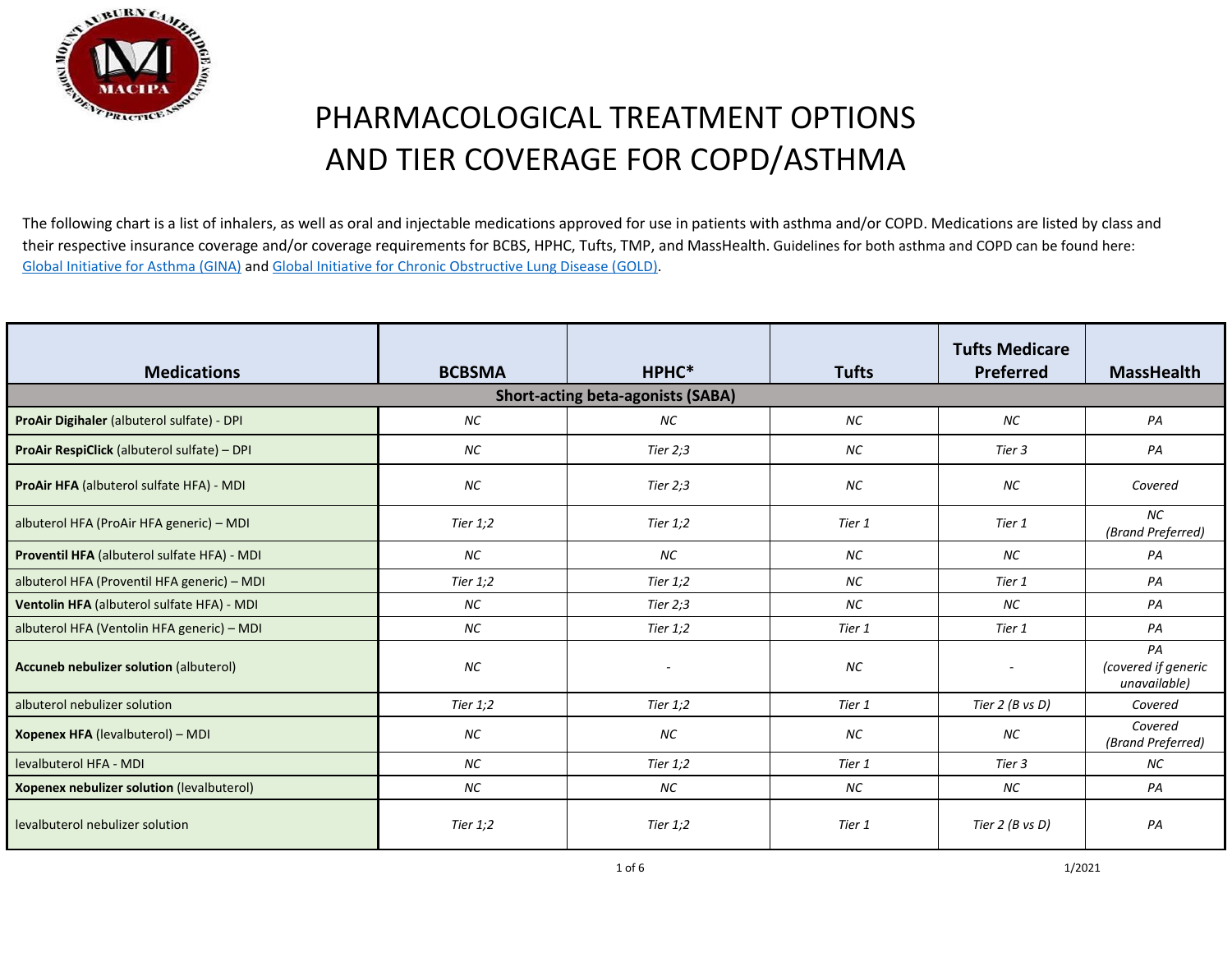

| <b>Medications</b>                                                                  | <b>BCBSMA</b>                    | HPHC*                                                          | <b>Tufts</b>                 | <b>Tufts Medicare</b><br>Preferred | <b>MassHealth</b>                                                                                   |
|-------------------------------------------------------------------------------------|----------------------------------|----------------------------------------------------------------|------------------------------|------------------------------------|-----------------------------------------------------------------------------------------------------|
|                                                                                     |                                  | <b>Inhaled Corticosteroids (ICS)<sup>+</sup></b>               |                              |                                    |                                                                                                     |
| Qvar RediHaler (beclomethasone) - MDI                                               | Tier 2;3                         | Tier 2;3                                                       | PA<br>(Tier 3 once approved) | Tier 3                             | PA                                                                                                  |
| Pulmicort Flexhaler (budesonide) - DPI                                              | Tier 2;3                         | Tier 2;3                                                       | Tier 2                       | <b>NC</b>                          | Covered                                                                                             |
| Pulmicort Respules (budesonide)                                                     | Tier 2;3;4                       | <b>NC</b>                                                      | <b>NC</b>                    | NC                                 | PA if $pt \geq 13$ yo                                                                               |
| budesonide respules                                                                 | Tier $1,2$                       | Tier 1;2                                                       | Tier 1                       | Tier $2(B \text{ vs } D)$          | <b>NC</b><br>(Brand Preferred)                                                                      |
| Alvesco (ciclesonide) - MDI                                                         | <b>NC</b>                        | NC                                                             | PA<br>(Tier 3 once approved) | <b>NC</b>                          | PA                                                                                                  |
| Arnuity Ellipta (fluticasone furoate) - DPI                                         | Tier $2;3$                       | Tier $2;3$                                                     | Tier 2                       | NC                                 | PA                                                                                                  |
| Asmanex HFA/Asmanex Twisthaler (mometasone) - MDI/DPI                               | NC                               | Tier 3;4;ST<br>(Premium Formulary - NC)                        | PA<br>(Tier 3 once approved) | NC                                 | <b>HFA Covered</b><br>(Twisthaler 110 mcg<br>$- PA > 12 y0;$<br>Twisthaler 220 mcg -<br>PA < 12 yo) |
| Flovent HFA/Flovent Diskus (fluticasone propionate) -<br>MDI/DPI                    | Tier $2;3$                       | Tier $2;3$                                                     | Tier 2                       | NC                                 | Covered<br>(Brand Preferred)                                                                        |
|                                                                                     |                                  | Inhaled corticosteroids (ICS)/Long-acting beta-agonists (LABA) |                              |                                    |                                                                                                     |
| Symbicort (budesonide/formoterol) - MDI                                             | PA<br>(Tier 2;3 once approved)   | Tier $2:3$                                                     | Tier 2                       | <b>NC</b>                          | Covered                                                                                             |
| budesonide/formoterol - MDI                                                         | NC                               | NC                                                             | <b>NC</b>                    | Tier 3                             | <b>NC</b><br>(Brand Preferred)                                                                      |
| Breo Ellipta (fluticasone furoate/vilanterol) - DPI                                 | <b>NC</b>                        | Tier 2;3                                                       | Tier 2                       | Tier 3                             | PA                                                                                                  |
| Advair Diskus (fluticasone propionate/salmeterol) - DPI                             | PA<br>(Tier 2;3;4 once approved) | Tier $2:3$                                                     | <b>NC</b>                    | NC                                 | Covered                                                                                             |
| fluticasone/salmeterol (Advair Diskus generic) - DPI                                | PA<br>(Tier 2;3 once approved)   | NC                                                             | Tier 1                       | Tier 3                             | <b>NC</b><br>(Brand Preferred)                                                                      |
| Advair HFA (fluticasone propionate/salmeterol) - MDI                                | PA<br>(Tier 2;3;4 once approved) | Tier 2;3                                                       | Tier 2                       | NC                                 | Covered                                                                                             |
| AirDuo RespiClick/AirDuo Digihaler (fluticasone<br>propionate/salmeterol) - DPI/DPI | NC                               | NC                                                             | NC                           | NC                                 | PA                                                                                                  |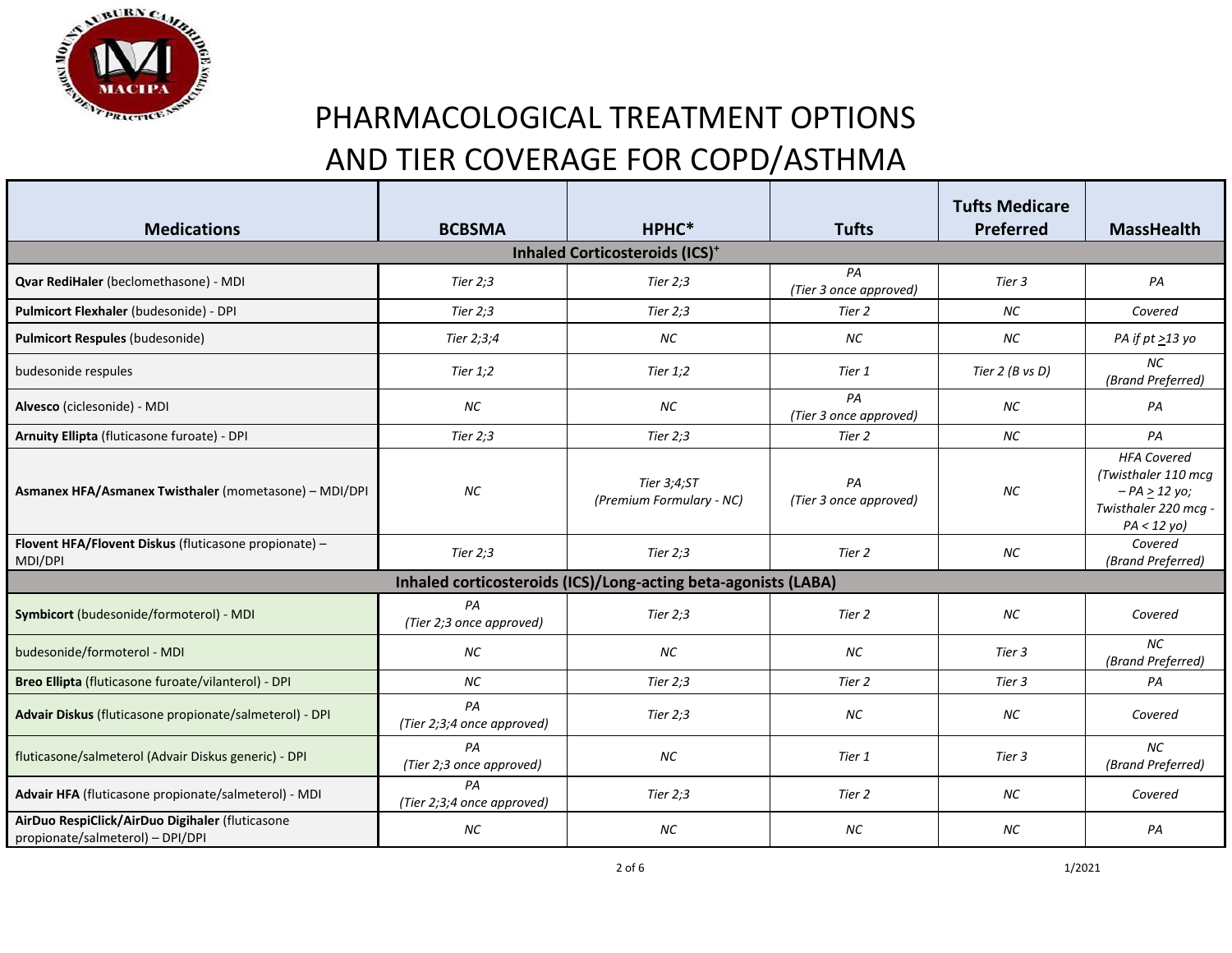

|                                                              |                                  |                                                                                |              | <b>Tufts Medicare</b>     |                   |  |  |
|--------------------------------------------------------------|----------------------------------|--------------------------------------------------------------------------------|--------------|---------------------------|-------------------|--|--|
| <b>Medications</b>                                           | <b>BCBSMA</b>                    | HPHC*                                                                          | <b>Tufts</b> | <b>Preferred</b>          | <b>MassHealth</b> |  |  |
| fluticasone/salmeterol (AirDuo generic) - DPI                | PА<br>(Tier 2;3 once approved)   | Tier $1,2$                                                                     | Tier 1       | Tier 2                    | PA                |  |  |
| Wixela Inhub (fluticasone propionate/salmeterol) - DPI       | PA<br>(Tier 2;3 once approved)   | <b>NC</b>                                                                      | Tier 1       | Tier 3                    | <b>NC</b>         |  |  |
| Dulera (mometasone/formoterol) - MDI                         | PA<br>(Tier 2;3 once approved)   | <b>NC</b>                                                                      | <b>NC</b>    | NС                        | Covered           |  |  |
|                                                              |                                  | Short-acting muscarinic antagonists (SAMA) + short-acting beta agonists (SABA) |              |                           |                   |  |  |
| Combivent Respimat (ipratropium/albuterol spray) - SMI       | Tier 2;3                         | Tier 2;3                                                                       | Tier 2       | Tier 3                    | Covered           |  |  |
| ipratropium/albuterol nebulizer solution                     | Tier 1;2                         | Tier 1;2                                                                       | Tier 1       | Tier $2$ (B vs D)         | Covered           |  |  |
| Atrovent HFA (ipratropium bromide) - MDI                     | Tier $2;3$                       | Tier 2;3;4                                                                     | Tier 2       | Tier 3                    | Covered           |  |  |
| ipratropium nebulizer solution                               | Tier $1,2$                       | Tier $1,2$                                                                     | Tier 1       | Tier $2$ (B vs D)         | Covered           |  |  |
|                                                              |                                  | Long-acting beta-agonists (LABA)                                               |              |                           |                   |  |  |
| Brovana nebulizer solution (arformoterol)                    | <b>NC</b>                        | Tier 3;4                                                                       | <b>NC</b>    | Tier $4$ (B vs D)         | PA                |  |  |
| arformoterol nebulizer solution                              | Tier $1:2$                       | Tier 2;3                                                                       | Tier 2       | Tier $3$ (B vs D)         |                   |  |  |
| Perforomist nebulizer solution (formoterol)                  | Tier 2;3                         | Tier 3;4                                                                       | Tier 2       | Tier $3$ (B vs D)         | PA                |  |  |
| formoterol nebulizer solution                                | Tier 1;2                         | Tier 2;3                                                                       | <b>NC</b>    | Tier $3$ (B vs D)         |                   |  |  |
| Arcapta Neohaler (indacaterol) - capsule/DPI                 | <b>NC</b>                        | <b>NC</b>                                                                      | <b>NC</b>    | <b>NC</b>                 | PA                |  |  |
| Striverdi Respimat (olodaterol) - SMI                        | Tier $2:3$                       | NC                                                                             | Tier 2       | Tier 4                    | PA                |  |  |
| Serevent Diskus <sup>++</sup> (salmeterol) - DPI             | Tier 2;3                         | Tier 2;3                                                                       | Tier 2       | Tier 3                    | PA                |  |  |
| Long-acting muscarinic antagonists (LAMA) - anticholinergics |                                  |                                                                                |              |                           |                   |  |  |
| Tudorza Pressair (aclidinium) - DPI                          | NC                               | <b>NC</b>                                                                      | <b>NC</b>    | <b>NC</b>                 | Covered           |  |  |
| Lonhala Magnair solution (glycopyrrolate)                    | NC                               | <b>NC</b>                                                                      | NC           | <b>NC</b>                 | PA                |  |  |
| Seebri Neohaler (glycopyrrolate) - capsule/DPI               | <b>NC</b>                        | NC                                                                             | NC           | <b>NC</b>                 | <b>NC</b>         |  |  |
| Spiriva HandiHaler (tiotropium) - capsule/DPI                | Tier 2;3                         | Tier 2;3                                                                       | Tier 2       | Tier 3                    | Covered           |  |  |
| Spiriva Respimat (tiotropium bromide) - SMI                  | Tier $2;3$                       | Tier $2:3$                                                                     | Tier 2       | Tier 3                    | Covered           |  |  |
| <b>Yupelri Solution</b> (revefenacin)                        | <b>NC</b>                        | <b>NC</b>                                                                      | <b>NC</b>    | Tier $5(B \text{ vs } D)$ | PA                |  |  |
| Incruse Ellipta (umeclidinium) - DPI                         | PA<br>(Tier 2;3;4 once approved) | Tier $2;3$                                                                     | <b>NC</b>    | <b>NC</b>                 | Covered           |  |  |

 $3$  of 6 1/2021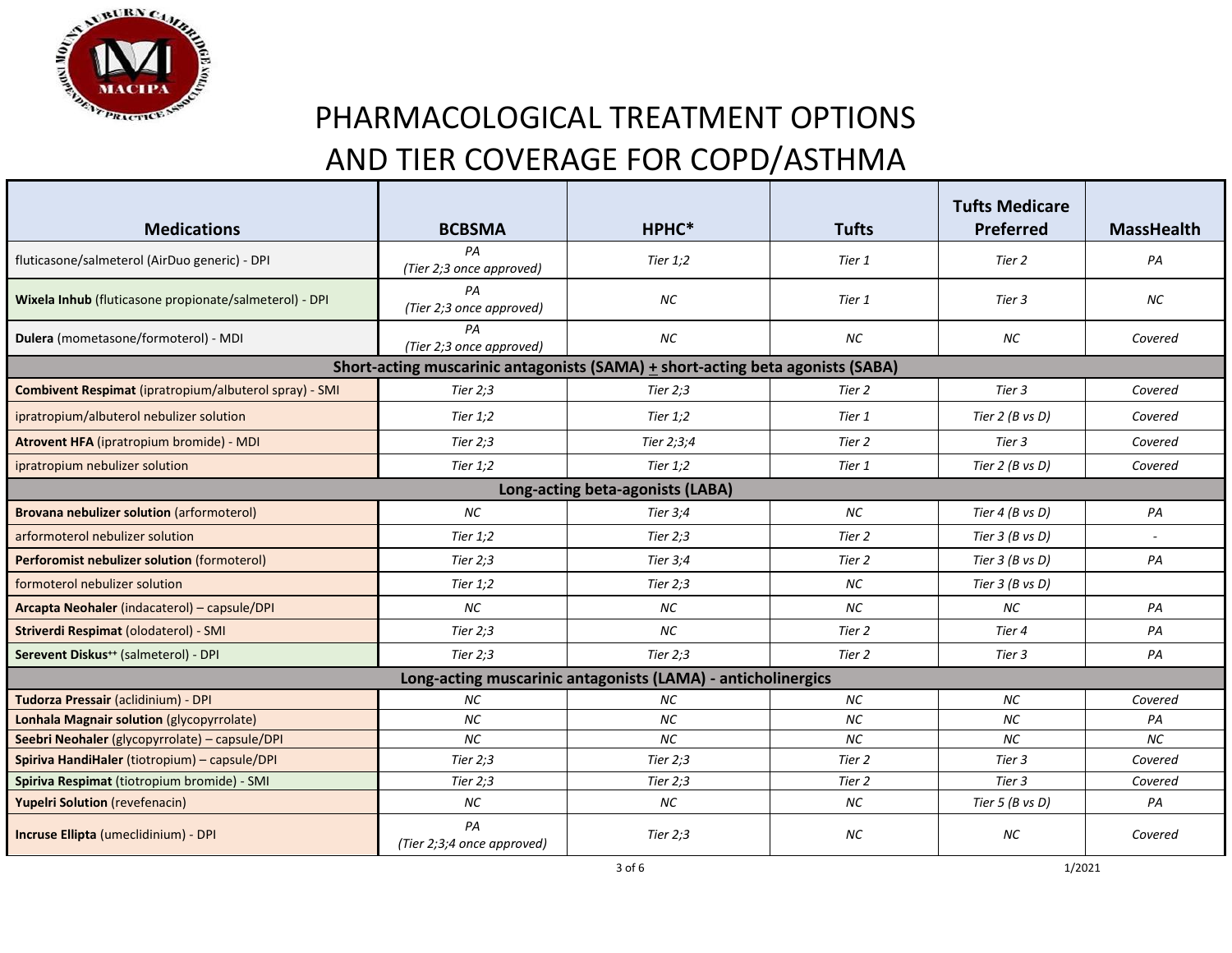

| <b>Medications</b>                                                            | <b>BCBSMA</b>                    | HPHC*                                                                                         | <b>Tufts</b>                     | <b>Tufts Medicare</b><br><b>Preferred</b>           | <b>MassHealth</b>                                             |  |  |
|-------------------------------------------------------------------------------|----------------------------------|-----------------------------------------------------------------------------------------------|----------------------------------|-----------------------------------------------------|---------------------------------------------------------------|--|--|
|                                                                               |                                  |                                                                                               |                                  |                                                     |                                                               |  |  |
| Long-acting muscarinic antagonists (LAMA)/Long-acting beta agonists (LABA)    |                                  |                                                                                               |                                  |                                                     |                                                               |  |  |
| Duaklir Pressair (aclidinium/formoterol) - DPI                                | <b>NC</b>                        | <b>NC</b>                                                                                     | <b>NC</b>                        | <b>NC</b>                                           | PA                                                            |  |  |
| Bevespi Aerosphere (glycopyrrolate/formoterol) - MDI                          | <b>NC</b>                        | Tier 3:4                                                                                      | <b>NC</b>                        | <b>NC</b>                                           | PA                                                            |  |  |
| Utibron Neohaler (glycopyrrolate/indacaterol) - capsule/DPI                   | <b>NC</b>                        | <b>NC</b>                                                                                     | <b>NC</b>                        | <b>NC</b>                                           | <b>NC</b>                                                     |  |  |
| Stiolto Respimat (tiotropium/olodaterol) - SMI                                | Tier $2:3$                       | Tier $2:3$                                                                                    | Tier 2                           | <b>NC</b>                                           | PA                                                            |  |  |
| Anoro Ellipta (umeclidinium/vilanterol) - DPI                                 | Tier $2:3$                       | Tier $2:3$                                                                                    | Tier 2                           | Tier 3                                              | PA                                                            |  |  |
|                                                                               |                                  | Corticosteroid (ICS)/long-acting muscarinic antagonist (LAMA)/long-acting beta agonist (LABA) |                                  |                                                     |                                                               |  |  |
| Breztri Aerosphere (budesonide/glycopyrrolate/formoterol<br>fumarate) - MDI   | PA<br>(Tier 2;3;4 once approved) | Tier $2:3$                                                                                    | NC                               | Tier 3                                              | PA                                                            |  |  |
| <b>Trelegy Ellipta</b><br>(fluticasone furoate/umeclidinium/vilanterol) - DPI | PA<br>(Tier 2;3 once approved)   | Tier 2;3                                                                                      | Tier 2                           | Tier 3                                              | PA                                                            |  |  |
| Leukotriene modifiers/receptor antagonists                                    |                                  |                                                                                               |                                  |                                                     |                                                               |  |  |
| Singulair (montelukast tablets/granules)                                      | <b>NC</b>                        | <b>NC</b>                                                                                     | <b>NC</b>                        | <b>NC</b>                                           | PA<br>(tablets/chewable<br>covered if generic<br>unavailable) |  |  |
| montelukast tablet/chewable/granules                                          | Tier $1,2$                       | Tier $1,2$                                                                                    | Tier 1<br>(granules not covered) | Tier 1 (tablets);<br>Tier 2 (chewable,<br>granules) | Covered<br>(granules - PA)                                    |  |  |
| Accolate (zafirlukast)                                                        | <b>NC</b>                        | <b>NC</b>                                                                                     | <b>NC</b>                        | <b>NC</b>                                           | PA                                                            |  |  |
| zafirlukast tablet                                                            | Tier 1;2                         | Tier $1,2$                                                                                    | Tier 1                           | Tier 3                                              | PA                                                            |  |  |
| Zyflo tablet (zileuton)                                                       | NC                               | Tier 3;4<br>(Value Formulary - NC)                                                            | Tier 3                           | <b>NC</b>                                           | PA                                                            |  |  |
| Zyflo CR tablet (zileuton extended release)                                   | <b>NC</b>                        | <b>NC</b>                                                                                     | <b>NC</b>                        | <b>NC</b>                                           | <b>NC</b>                                                     |  |  |
| zileuton extended release tablet                                              | Tier $2:3$                       | Tier 3;4                                                                                      | Tier 2                           | Tier 5                                              | PA                                                            |  |  |
| <b>Phosphodiesterase-4 Inhibitors</b>                                         |                                  |                                                                                               |                                  |                                                     |                                                               |  |  |
| Daliresp (roflumilast)                                                        | <b>NC</b>                        | Tier 3;4                                                                                      | Tier 2                           | <b>NC</b>                                           | PA                                                            |  |  |